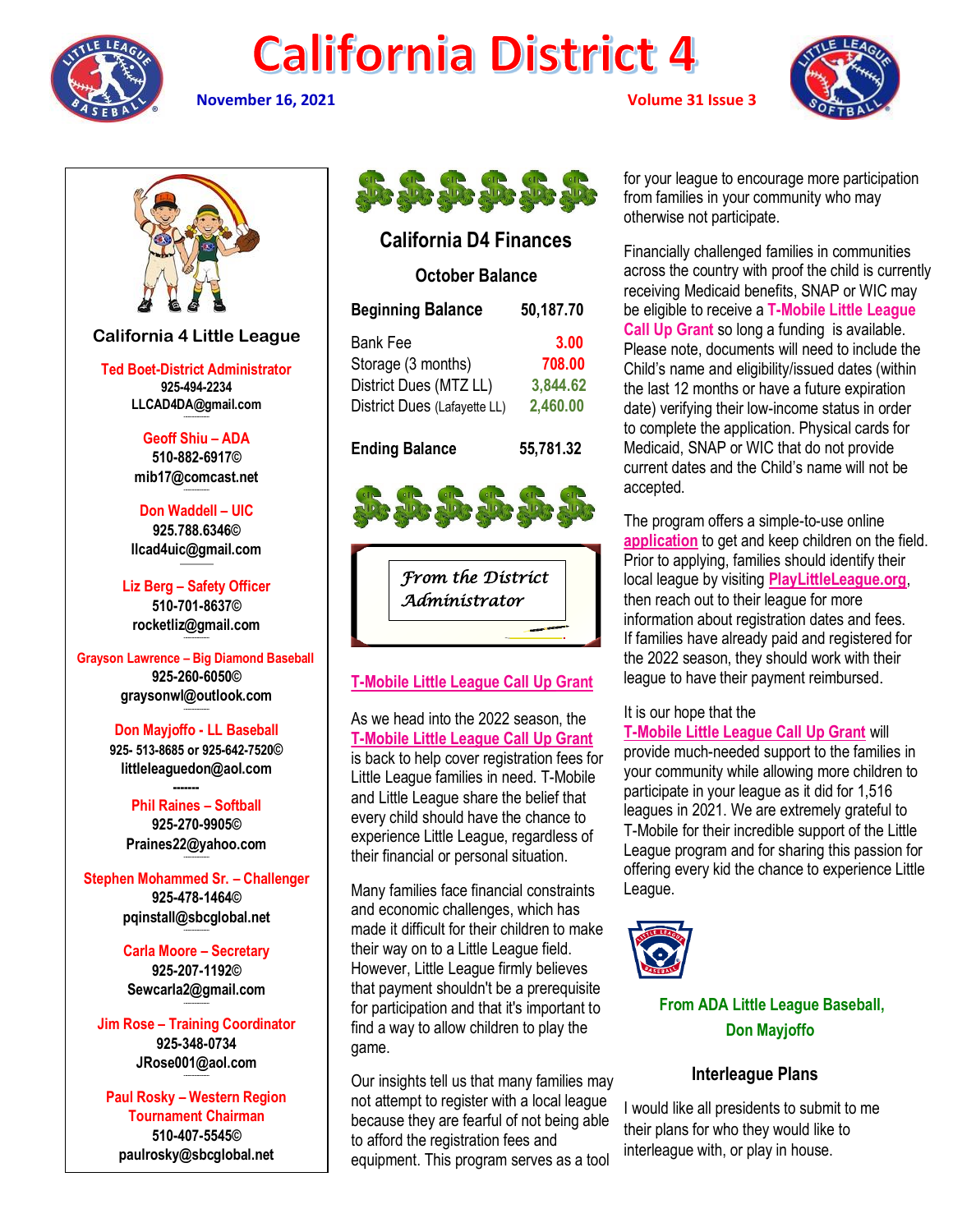

# **California District 4**

**November 16, 2021 Volume 31 Issue 3**





#### **From ADA D4 UIC, Don Waddell**

## **Western Region Umpire Training Schedule**

Registration is now open for several Western Region Umpire training events. All of these clinics are held at the Regional Headquarters in San Bernardino. These clinics are highly recommended for anyone interested in learning more about being a Little League umpire. Registration links can be found on the Western Region Little League Umpire Alumni Association website at: <https://wrlluaa.org/western-region-clinics.html>

# **Chief Umpire Clinic (Train the Trainer)**

#### **January 7-9, 2022 Cost: \$95.00**

This clinic will focus on an important and major part of the UIC position, RECRUITING, RETAINING and REWARDING the volunteer. While this will be the bulk of the clinic material, we will also touch on how to lead your league or district as the Umpire-In-Chief or the Umpire Administrator.

The clinic will teach you how to teach Mechanics, rules and will include dissemination of all the new Regional drill sheets. The clinic will also review the responsibilities of the league & district UICs and all that is entailed in being a successful Umpire-In-Chief. This clinic is not just for UICs, but is also for those who desire to train others and those who have the responsibility to recruit, reward and retain umpires.

# **Weeklong Umpire Academy #1**

 **February 5-11, 2022 Cost: \$395.00**

This Academy is designed for the Volunteer Little League Umpire. It is a week of classroom and on the field training that delves into rules knowledge, mechanics, umpiring philosophy and game management. Includes training materials, dormitory style housing and all meals. Umpire gear is required (a very limited supply of equipment to borrow is available). Students are strongly urged to dress as an umpire during all sessions.

Check in will begin Saturday, 5pm. Dorm Assignments for students will be at 5pm. Umpire gear is required for this academy.

**\*\*\*Due to the popularity of the Weeklong Adult Umpire Academies, Volunteers interested in attending should register early. \*\*\***

# **Umpire Mechanics Clinic**

#### **Date TBD Cost \$95.00**

This clinic will emphasize the on-field Experience and umpiring philosophy for Local league as well as District umpires. Base and Plate Mechanics will be taught with an eye towards attendees learning new skills, removing some of the rust as the season approaches and bringing training information back to the leagues and Districts.

**Umpire gear is Required**.

## **Weeklong Umpire Academy #2**

#### **March 12-18, 2022 Cost: \$395.00**

This Academy is designed for the Volunteer Little League Umpire. It is a week of classroom and on the field training that delves into rules knowledge, mechanics, umpiring philosophy and

game management. Includes training materials, dormitory style housing and all meals. Umpire gear is required (a very limited supply of equipment to borrow is available). Students are strongly urged to dress as an umpire during all sessions.

 Check in will begin Saturday, 5pm. Dorm Assignments for students will be at 5pm. Umpire gear is required for this academy.

**\*\*\*Due to the popularity of the Weeklong Adult Umpire Academies, Volunteers interested in attending should register early. \*\*\***

# **Weeklong Umpire Academy #3 (Fall Session)**

#### **November 5-11, 2022 Cost: \$395.00**

This Academy is designed for the Volunteer Little League Umpire. It is a week of classroom and on the field training that delves into rules knowledge, mechanics, umpiring philosophy and game management. Includes training materials, dormitory style housing and all meals. Umpire gear is required (a very limited supply of equipment to borrow is available). Students are strongly urged to dress as an umpire during all sessions.

 Check in will begin Saturday, 5pm. Dorm Assignments for students will be at 5pm. Umpire gear is required for this academy.

**\*\*\*Due to the popularity of the Weeklong Adult Umpire Academies, Volunteers interested in attending should register early. \*\*\***

# **District 4 Umpire Training Clinics Scheduled – Host Leagues Needed**

The District 4 Umpire Staff is planning to hold two umpire clinics this year designed tp grow the skills of your volunteers. There is no cost for your umpires to attend.